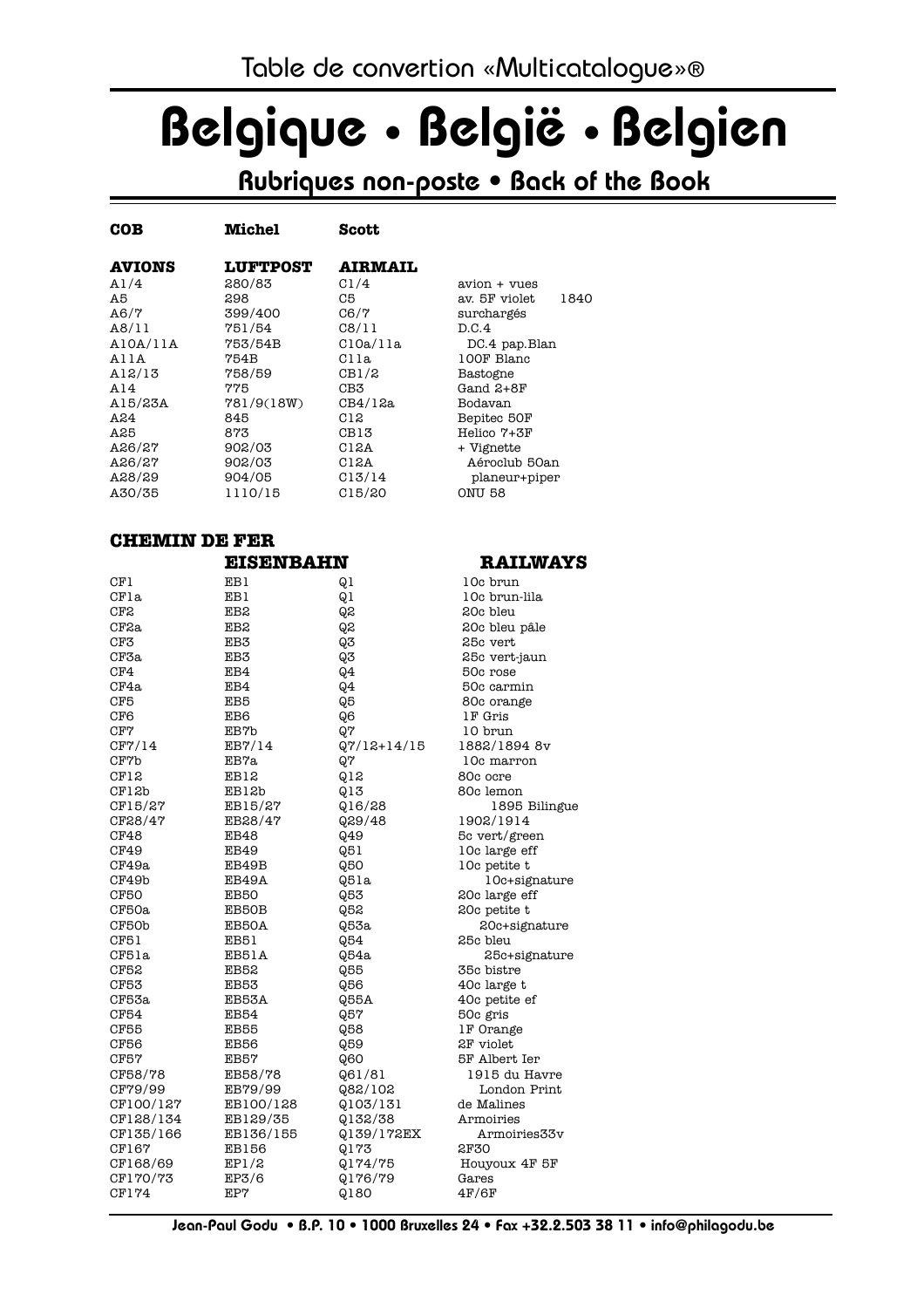#### CF175/77 EP8/10 Q181/83 Locomotive CF178/201 EB171/194 Q184/207 Centenaire<br>CF202/04 EP11/13 Q208/10 roue surch CF202/04 EP11/13 Q208/10 roue surch. CF205/09 EB195/99 Q211/15 Congrès 39 CF210 EP14 MQ1 M.3F/5.50<br>CF211/12 EB200/01 Q163A+168A 5F et 10F Q163A+168A 5F et 10F CF213/35 EB202/24 Q216/38 «B» en surch. CF236/59 EB225/48 Q239/62 Nlles couleur CF260/62 EB249/51 Q263/65 Métiers CF263 EB252 
Q266 100F Signal CF264/87 EB253/76 Q267/90 Métiers CF288/90A EP15/17 Q291/6 Mercure 6V CF291/93 EP18/20 Q297/99 surchargés CF294 EB277 Q300 100F Passage CF295/97 EP21/23 Q301/03 Tir à l'arc CF298/300 EP24/26 Q304/06 id surch CF301/03 EP27/29 Q307/09 Paquet<br>CF304/20 EB278/94+98 Q310/26+37 Locomo  $Q310/26+37$  Locomotives CF321 EB298 <br>
CF321A EB295 0327 60F Loco Q327 60F Loco CF322/29 8 v colis 2300 CF322/4/6 EP30/32 Q328/30/32 11,13,16paket<br>CF323/25/28 EP33/4/6 Q329/31/34 12,15,18Paket CF323/25/28 EP33/4/6 Q329/31/34 12,15,18Paket CF327+29 EP35+37 Q333+335 17F,20F Paket CF330 EB296 0336 25F SNCB CF331/33 EP38/40 Q338/40 surch.Paket CF334 EB297 Q342 200F Vert CF335 EB299  $\frac{0.341}{0.343}$  200 Vert&Brun<br>CF336/54B EB300/20  $\frac{0.343}{0.343}$  30 Jonction CF341 CF336/54B EB300/20 Q343/61B Jonction CF341 EBP1 Q348 5F Congrès CF355/57 EP41/43 Q362/64 Colis 13,18,21 CF358/60 EP44/46 Q365/67 id surch. CF361/63 EP47/49 Q368/70 Mercure<br>CF364/65 EP50/51 Q371/72 20F/1 CF364/65 EP50/51 Q371/72 20F/19 20F/22 CF366 EP52 Q373 20F Gare Nord CF367 EP54 Q379 24F Gare Midi CF368 EP56 Q381 26F Antwerpen CF369/372FT EB321/4KBG Q374/77MS4 rares ft de4 CF369/72 EB321/24 Q374/77 Congrès 75ans CF373 EP53 Q378 24F/20F CF374 EP55 Q380 26F/24F CF375 EP57 Q382 28F/26F CF376 EP58 Q383 28F St-Pieter CF377 EP59 Q384 35F/28F  $Q388/406+9$ CF380/97 EB325/43EX Q388/406+9 Polyv. 14 v. CF393 EB347 Q402A 70F Loco CF399 Terne EB345 Q407 10F Congrès CF399B EPB2Weiss Q407White pap.Blanc CF399P EBP2  $Q407a$  10F gare Poly CF400/403 EP60/62 Q385/87 ARLON Blanc CF400PH EP60y 0385 25F Phosphore CF403 EP63 Q408 40F Arlon  $CF404$  EP64x  $Q410var$  37F/25F Blanc CF404/06 EP64/66  $Q410/12$  Arlon surch. CF407/15 EP67/75 Q413/421 Oostende CF416/22 EP76/82 Q422/428 id. surch. CF423 EB346  $Q429$  100F Coop. CF424 EB348 Q403A 90F Loco CF424P EB348z Q403Aa 90F Poly CF425 EB349 Q430 Cybernétique EBP3/4  $Q431/432$  20F,50F Taxe CF426/27P EBP3/4z Q431a/432a id.Polyvalent CF428/431 EB352/55 Q433/436 50ans SNCB CF432 EB356 Q437 Delvaux 1000F CF432P EB356z  $Q437a$  1000F Poly CF433/54 EB357/78 Q438/459 Wagons CF455/58 EBP5/8 Q460/463 Taxes  $0460a+462a$  10F 50F poly CF459/460 EB379/80 Q464/465 Delvaux CF461/65 EB381/385 Q466/470 Tourisme CF466/67 EB390/91 Thalys 1996

#### BELGIQUE • België • Belgium • «Non Poste» Back of the Book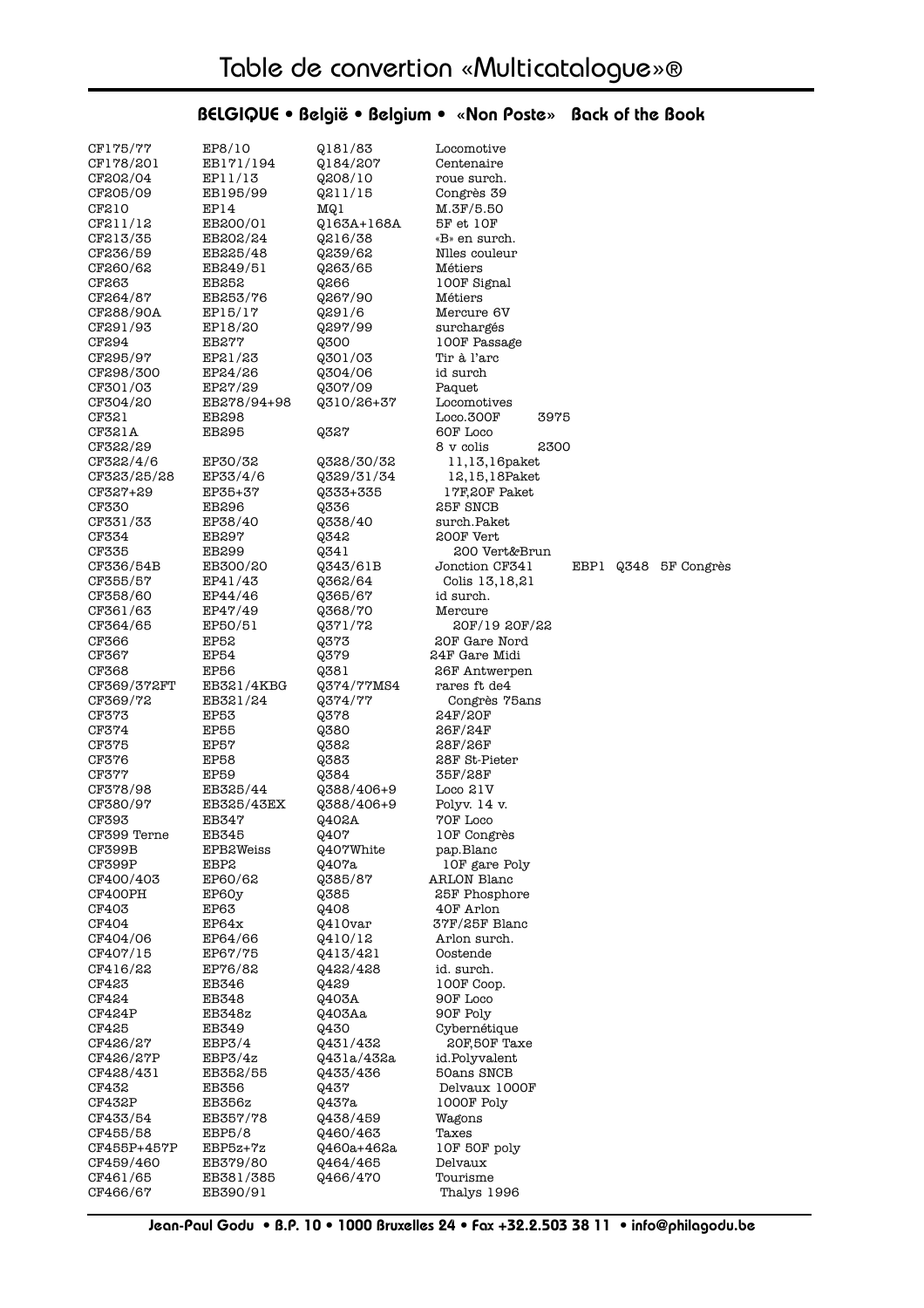| CF468/70               | EB392/94                          |                       | 50+100+200F                        |                                     |
|------------------------|-----------------------------------|-----------------------|------------------------------------|-------------------------------------|
| CF471/73<br>CF474/77   |                                   |                       |                                    | Eurostar + Thalys<br>Uniformess 4 V |
|                        |                                   |                       |                                    |                                     |
| Some new issues        |                                   |                       |                                    |                                     |
| $CFBF1/3F+N$<br>CFBF4  | EPBK2/7<br>EPBK1                  | Q437.NL<br>Q437MS     | 6 BF tir.750e<br>Bloc 3 val        |                                     |
|                        |                                   |                       |                                    |                                     |
| <b>BAGAGE</b>          | <b>LUGGAGE</b>                    |                       |                                    |                                     |
| CFBG1/23               |                                   | QLuggages             | Bagages Reisgoed                   |                                     |
| CFBG24<br>E ERRINO     |                                   | QLuggages.<br>PRIVATE | Bagages 5F<br>70/90% COB           |                                     |
|                        |                                   |                       |                                    |                                     |
|                        |                                   |                       |                                    |                                     |
| <b>LEGIONS</b>         | 1940/1944                         |                       |                                    |                                     |
| E22/25                 | DBABI/IV                          |                       | DEC41 VELDPOS                      |                                     |
| <b>E22/25FT</b>        | DBABI/IV.KB                       |                       | OOST FRONT BF                      |                                     |
| E22/25ND               | DBABI/IVU                         |                       | OOST FRONT                         |                                     |
| E22/25NDFT<br>E26/29   | DBABI/IVUKB<br>DBABWI/IV          |                       | OOST F.FT.ND<br>L.Wallonie         |                                     |
| E26/29FT               | DBABWI/IVKB                       |                       | L.WallonieFT                       |                                     |
| E26/29ND               | DBABWIU/IVU                       |                       | L.Wallonie ND                      |                                     |
| E26/29NDFT             | DBABWI/IVUKB                      |                       |                                    |                                     |
| E34/36ND               | DBABVU/VIIU                       |                       | surch AVION N                      |                                     |
| E34/37                 | DBABV/VIII                        |                       | Surch AVION                        |                                     |
| E34/37FT               | DBABV/VIIIKB                      |                       | feuill.avion<br>FT.ND.Avion        |                                     |
| E34/37NDFT<br>E34/37RV | DBABVU/VIIUKB<br>DBABV/VIIIUK     |                       | surch renvers                      |                                     |
| E38/43                 | DBABIX/XIV                        |                       | LEG9/14                            | KAISER EMPIRE                       |
| E38/43FT               | DBABIX/XIVKB                      | LEG9/14MS             | KAISER feuill                      |                                     |
| E38/43ND               | DBABIX/XIVU                       |                       | LEG9/14IMPERF                      | KAISER ND                           |
| E44/48                 | DBABXV/XIX                        | LEG15/19NI            | WAPEN SS                           |                                     |
| E44/48ND               | DBABXV/XIXU                       |                       | WAPEN SS ND                        |                                     |
| E44/48NDFT             | DBABXV/XIXUKB                     |                       | WAPEN.S ft ND                      |                                     |
| E44/49FT<br>E49        | DBABXV/XIXKB<br><b>DBABXX</b>     | <b>LEG20</b>          | <b>WAPEN</b> feuille<br>LANGENMARK |                                     |
| E49FT                  | DBABXXKB                          | <b>LEG20MS</b>        | LANGENMARK FT                      |                                     |
| E49ND                  | DBABXXU                           | LEG20IMP              | LANGENMARK                         |                                     |
| E49NDFT                | DBABXXUKB                         | <b>LEG20IMPMS</b>     | LANGENMARK ND                      |                                     |
|                        |                                   |                       |                                    |                                     |
|                        |                                   |                       |                                    |                                     |
| ELSTRÖM                | Design                            | KING B.               | for SPECIALISTES                   |                                     |
|                        | <b>JOURNAUX TAGBLAD NEWPAPAER</b> |                       |                                    |                                     |
| JX1/18                 | ZP1/19                            | P1/19                 | Journaux 1928                      |                                     |
| JX8a                   | ZP9                               | P8a                   | 1F<br>outremer                     |                                     |
| JX19/36                | ZΡ                                |                       | Journaux Dagb                      |                                     |
| JX19/40                | ZP20/41                           | P20/40                | Journaux 21v                       |                                     |
| JX37                   | ZP28                              | P27a                  | 1F bleu clair                      |                                     |
| JX37/40<br>JX38        | ZP28/30+32<br>ZP29                | P28                   | 1F/1.10/1.50/<br>1F10 journaux     |                                     |
| JX39                   | ZP30                              | P29                   | 1F50 journaux                      |                                     |
| JX40                   | ZP32                              | P31                   | 2F10 journaux                      |                                     |
| LPI/8                  | Lokaal                            |                       | MORESNET dent                      |                                     |
| LP9/16                 | Lokaal                            | LocalPost             | MORESNET N.D.                      |                                     |
|                        |                                   |                       |                                    |                                     |
| <b>MILITARY STAMPS</b> |                                   |                       |                                    |                                     |
| M1                     | M1                                | M1                    | 1.50 militair                      |                                     |
| M2/5                   | M2/5                              | M2/5                  | Militaires                         |                                     |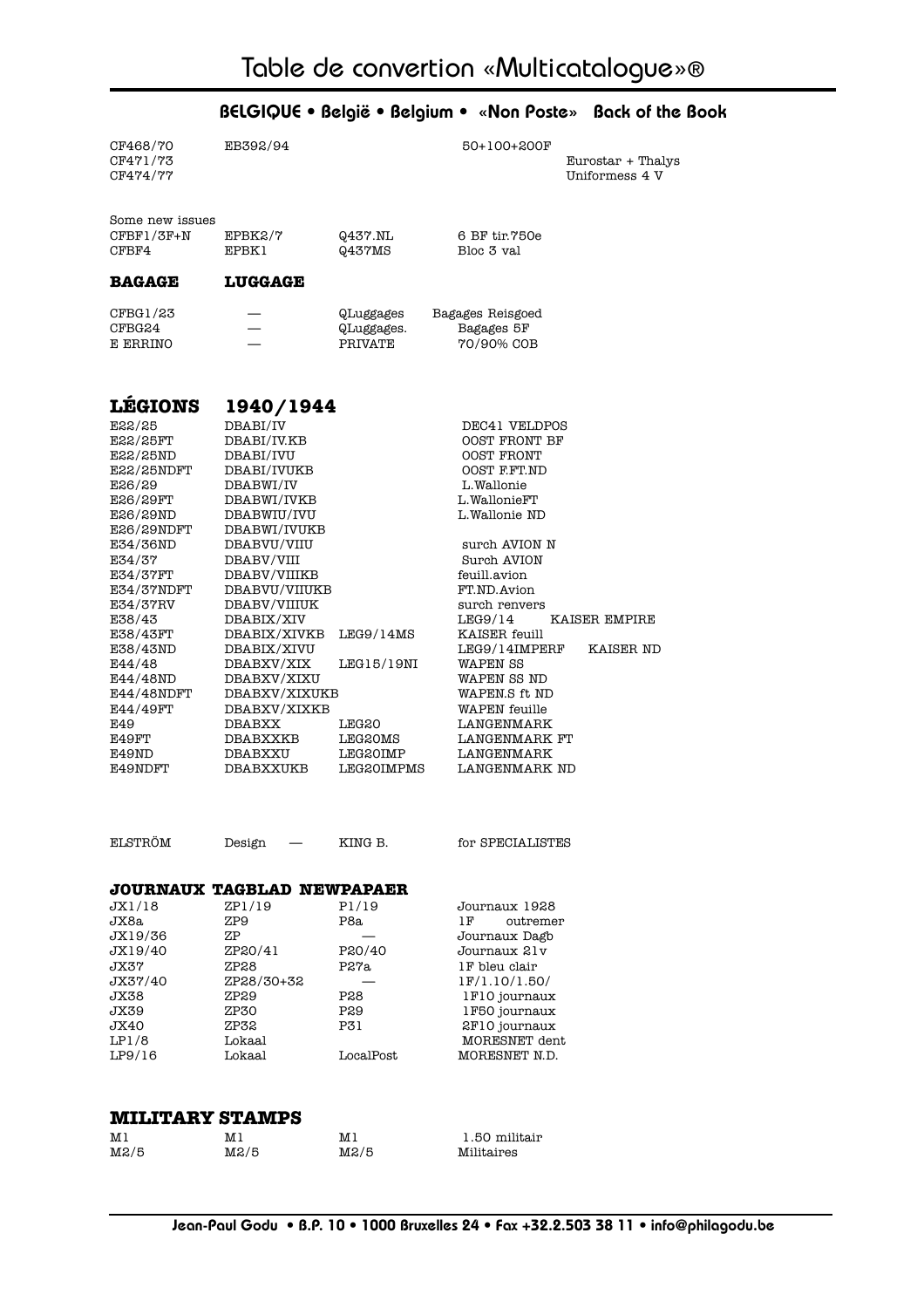#### **FEUILLETS DE LUXE sur papier spécial DE LUXE ORIGINALE FARBEN DELUXE PRINT ON CARDBOARD ORIGINAL COLORS**

| LX289/292         | LX262/65          | LUXE IN COLOR | Albert High                 |          |
|-------------------|-------------------|---------------|-----------------------------|----------|
| LX302/304         | LX284/6           |               | 3 Kings                     |          |
| LX429/435         | LX425/431         | LX.294        | with name                   |          |
| LX429/435         | LX425/431         | LX.294        | name removed                |          |
| LX725/727         | LX755/757         | LX.368/70     | <b>BATEAUX</b>              |          |
| LX730/2/4         | LX762/4/6         | LX.417/25     | <b>BODAVAN</b>              |          |
| LX737/            | LX769/            | LX.B426       | SENAT                       |          |
| LX748/750         | LX790/792         | LX.371/2      | Gerlache + Film             |          |
| LX807/810         | LX841/45          | LX.386/89+C   | Centenaire                  |          |
| LX813             | LX853             | LX.B467       | <b>GEZELLE</b>              |          |
| LX876/878         | LX922/24          | LX.B511/13    | Koekelberg                  |          |
| LX879/891         | LX928/40          |               | ROI + UPU 52                |          |
| LX908             | LX960             | LX.B531       | W.DEWÉ                      |          |
| LX918/923         | LX967/72          | LX.B538/43    | Tourisme                    |          |
| LX924/926         | LX973/75          | LX.451/2/7    | Baudouin                    |          |
| LX943/945         | LX992/94          | LX.B558/60    | <b>BREENDONCK</b>           |          |
| LX952/954         | LX1001/3          | LX.479/81     | ROTARY                      |          |
| LX961/963         | LX1010/12         | LX.482/4      | Floralie                    |          |
| LX991/993         | LX1040/42         | LX.B589/91    | Elisabet h                  |          |
| LX994/995         | LX1043/44         | LX.496/7      | EUROPA 56                   |          |
| LX1011+46+93      | LX1056            |               | J du T                      |          |
| LX1013/18         | LX1057/62         |               | <b>CULTURELLE 57</b>        |          |
| LX1025/26         | LX1070/71         |               | EUROPA 57                   |          |
| LX1025/26VL       | LX1070/71VL       |               | id Néérlandai               |          |
| LX1047/52         | LX1094/99         | LX.B619/24    | <b>EXPO 58</b>              |          |
| LX1064/65         | LX1117/18         | LX.527/8      | EUROPA 58                   |          |
| LX1111/12         | LX1164/65         | LX.536/7      | EUROPA 59                   |          |
| LX1125/27         | LX1182/84         | LX.B660/62    | Réfugiés                    |          |
| LX1125/27+NO      | LX1182/84NR       | LX.BB660/62   | Réfugiés No                 |          |
| LX1169/71         | LX1228/30         | LX.560/2      | Mariage LX1195/97 LX1255/57 | LX.574/6 |
| Euratom MOL       |                   |               |                             |          |
| LX1225/30         | LX1285/90         | LX.B660/62    | Handicapés                  |          |
| LX1253            | LX1313            | LX.595        | Transport EUR               |          |
| LX1255/58         | LX1315/18         | LX.B736/9     | Cyclisme                    |          |
| LX1271            | LX1331            | LX.602        | 50ansCCP                    |          |
| LX1290/92         | LX1350/52         | LX.611/13     | <b>SOCIALISTES</b>          |          |
| LX1337/39         | LX1394/96         | LX B776/78    | Hoffmann                    |          |
| LX1414            | LX1470            | LX.685        | P.E.JANSON                  |          |
| LX1435            | LX1492            | LX.B815       | POSTPHILA 67                |          |
| LX1447            | LX1507            | LX.704        | 100an ATELIER               |          |
| LX1536            | LX1595            | LX.743        | COOP                        |          |
| LX1729/30         | LX1781/82         | LX.879/80     | STEPHAN UPU                 |          |
| LXA14             | <b>LX775</b>      |               | AVION                       |          |
| LXCF263           | LXEB252           | LX.Q266++     | <b>ERSKINE</b>              |          |
| LXCF321           | LXEB298           | LX.Q337       | 300F LOCO                   |          |
| LXCF330           | LXEB296           | LX.Q336       | LUXE SNCB 25a               |          |
| LXEUR60/79        | LXEUR60/79        |               | EUROPA pièce                |          |
| LXEUR80/84        | LXEUR80/84        |               | EUROPA pièce                |          |
| LXEUR85           | LX2227/8          |               | EUROPA 1985                 |          |
| <b>LXEUR86/90</b> | <b>LXEUR86/90</b> |               | EUROPA pièce                |          |

#### **SCHWARTZ DRUK**

#### **BLACK PRINT ON SHEETLETS**

| NZ1447<br>NZ1508 | NZ1507<br>NZ1565 | BLK704<br><b>BLK726</b>  | 100A.Atelier<br>Alunissage |
|------------------|------------------|--------------------------|----------------------------|
| NZ1594           | NZ1647           | <b>BLK810</b>            | GENT                       |
| NZ1627,29,31     | NZ1682/90        | BLKB883/891              | BELGICA 72                 |
| NZ1640           | NZ1695           | BLK832                   | RTT LESSIVE                |
| NZ1682           | NZ1734           | BLKB907                  | Cie Oostende               |
| NZ1711           | NZ1763           | BLKB917                  | J.Ensor                    |
| NZ1766           | NZ1818           | <b>BLK920</b>            | EUROPA 75                  |
| NZ1794           | NZ1846           | BLKB936                  | Laitière                   |
| NZ1891/92        | NZ1943/44        | BLK1013/14               | EUR 78                     |
| NZ2092/93        | NZ2144/45        | BLK1144/45 EUR83/DELVAUX |                            |
| NZ2166           |                  |                          | Pape JP.II                 |
| NZ2166           | NZ2218           | <b>BLK1190</b>           | Pape JP.II                 |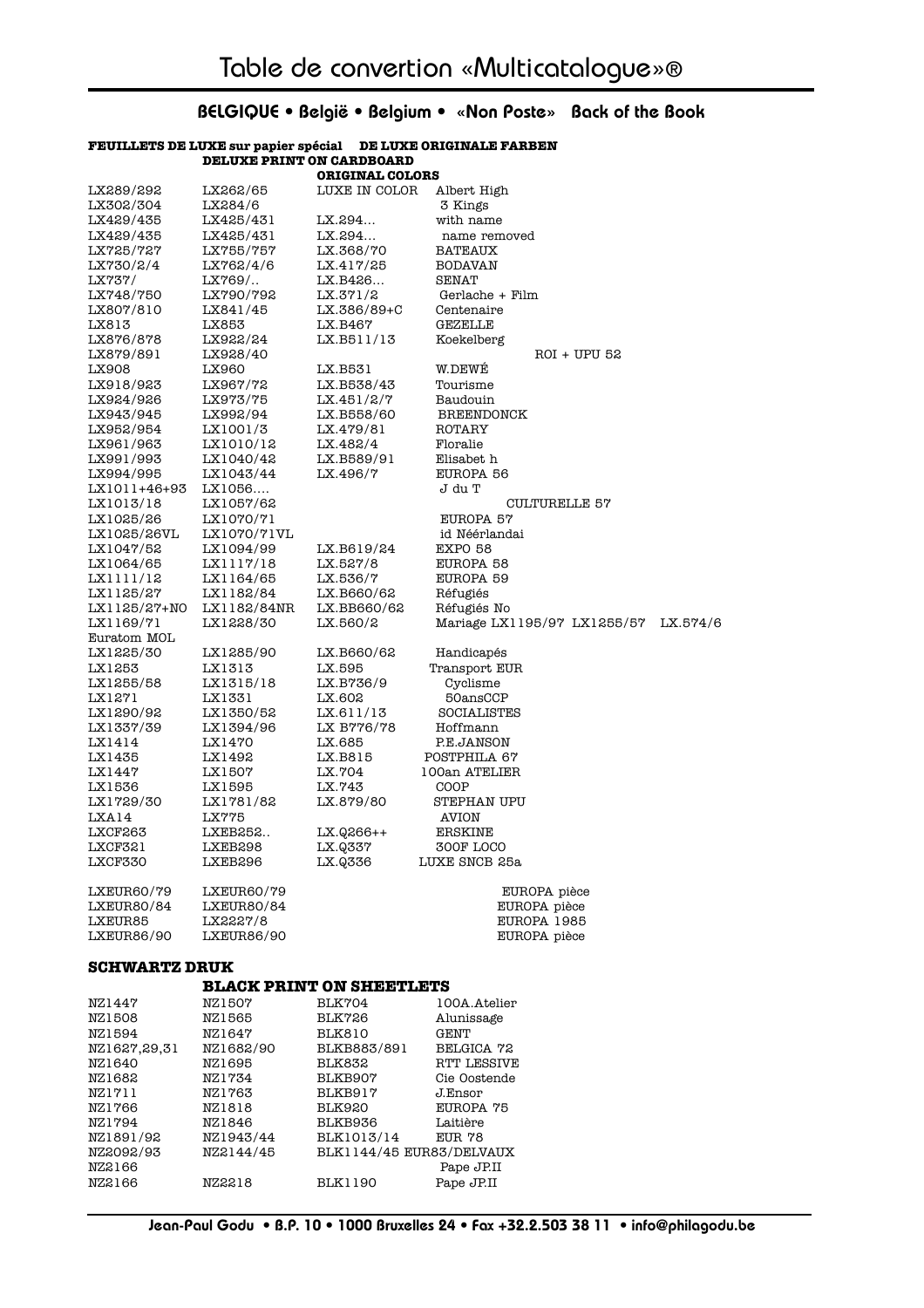| NZ2210    |        |          |              | Jdt.87 Wiener |
|-----------|--------|----------|--------------|---------------|
| NZ2326    |        |          | Elect.Europ  |               |
| NZ2364    |        |          | Water<br>Eau |               |
| NZ2406/07 |        |          |              | Eur91/Cosmos  |
| NZBF46    |        |          | Lune 20ans   |               |
| NZBF48    | NZBK42 | BLKB863  | PRO BELGICA  |               |
| NZBF59    |        |          | Belgica82    |               |
| NZetc     | NZneu  | BLKother | pièce @      |               |

#### Deutsch Beztzung 1914-1918  **GERMAN OCCUPATION 1914/18**

| OC CUPAT     | BBD      | GIN              | <b>OCCUP BELGE</b> |
|--------------|----------|------------------|--------------------|
| OCI/9        | DBB1/9   | N1/9             | Belgien Centi      |
| OC8 FT       | DBB8 KGB | N8 MS            | $1.25/1M$ Feuil    |
| OC9 FT       | DBB9 KBG | N9 MS            | $2,50/2M$ Feuil    |
| OC10/25      | DBB10/25 | N10/25           | Belgien CENT       |
| OC23A        | DBB23.IB | N23b             | surch.II           |
| OC23a        | DBB23.IA | N23a             | d.14 $3/4X14$      |
| OC24B        | DBB24.F  | N24a             | var. 2,50F/1M      |
| OC24a        | DBB24.IB | N24 <sub>b</sub> | d.14 $1/4X14$      |
| <b>OC25A</b> | DBB25.II | N25a             | surch.II           |
| OC26/37      | DBE1/12  | N15/26France     | Etapes             |
| OC36A        | DBE11.II | N25cFrance       | surch.II           |
| 0C36V        | DBE11F   | N25cFrance       | Etoile/pointe      |
| 0C36a        | DBE11.IA | N25bFrance       | d 14 3/4X14'       |
| <b>OC37V</b> | DBE12AF  | N26cFrance       | Etoile/pointe      |
| OC37a        | DBE12B   | N26bFrance       | d.14 $1/4X14$      |
|              |          |                  |                    |

#### **BELGISCHE BEZETZUNG 1919 BELGIAN OCCUPATION IN GERMANY**

| OC38/54     | BBD1/17        | G1N1/17      | ALLEMAGNE/DEUTSCHLAND |
|-------------|----------------|--------------|-----------------------|
| OC51A       | BBD11a         | G1N14        | 2m tir 1F             |
| 0C52A       | BBD12a         | G1N15a       | 2m tir 2F             |
| OC53A       | BBD13a         | G1N16a       | 2m tir 5F             |
| OC54A       | BBD14a         | GINI7a       | 2m tir 10F            |
| OC55/61     | BBEM1/7        | G1N18/24     | Eupen/Malmedy         |
| 0062/78     | BBM1/17        | G1N42/58     | Malmedy 17v           |
| 0C62/78ex   | <b>BBM1/14</b> | G1N42/58ex   | Malmedy 14v           |
| OC64        | BBM15          | G1N44        | 3c Malmedy            |
| OC69        | BBM16          | G1N50        | 25c Perron            |
| OC74        | BBM17          | G1N54        | 65c Termonde          |
| OC79/83     | BBMP1/5        | GINJ6/10 DUE | Malmedy               |
| OC84/100    | BBE1/17        | G1N25/41     | Eupen 17 val          |
| 0C84/100ex  | <b>BBE1/14</b> | G1N25/41ex   | Eupen 14 val          |
| <b>OC86</b> | BBE15          | G1N27        | 3c gris               |
| OC91        | BBE16          | G1N33        | 25c Perron            |
| OC96        | BBE17          | G1N37        | 65c Termonde          |
| OC101/105   | BBEP1/5        | G1NJ1/5      | Taxe Eupen            |

#### **LOCAL POST**

| PL1/8            |        | LOCAL POST | MORESNET dent |  |
|------------------|--------|------------|---------------|--|
| $PL1/8+ND16V$    |        | LOCAL POST | AUSSER COURS  |  |
| PL1/8ND          |        | LOCAL POST | MORESNET ND   |  |
| PL17             | Lokaal |            | Trans.BXL.Din |  |
| PL18             | Lokaal | LocalPost  | Courrier Prov |  |
| PL19             | Lokaal | LocalPost  | Courr.prov.dt |  |
| PL <sub>20</sub> | Lokaal |            | Distri-Flash  |  |
|                  |        |            |               |  |

PR PRIVE — PRIVATE 80/90% COB

PREOS VORAUSST PRECANCEL TYPO, overpriunt from 1938 see list in our National catalogue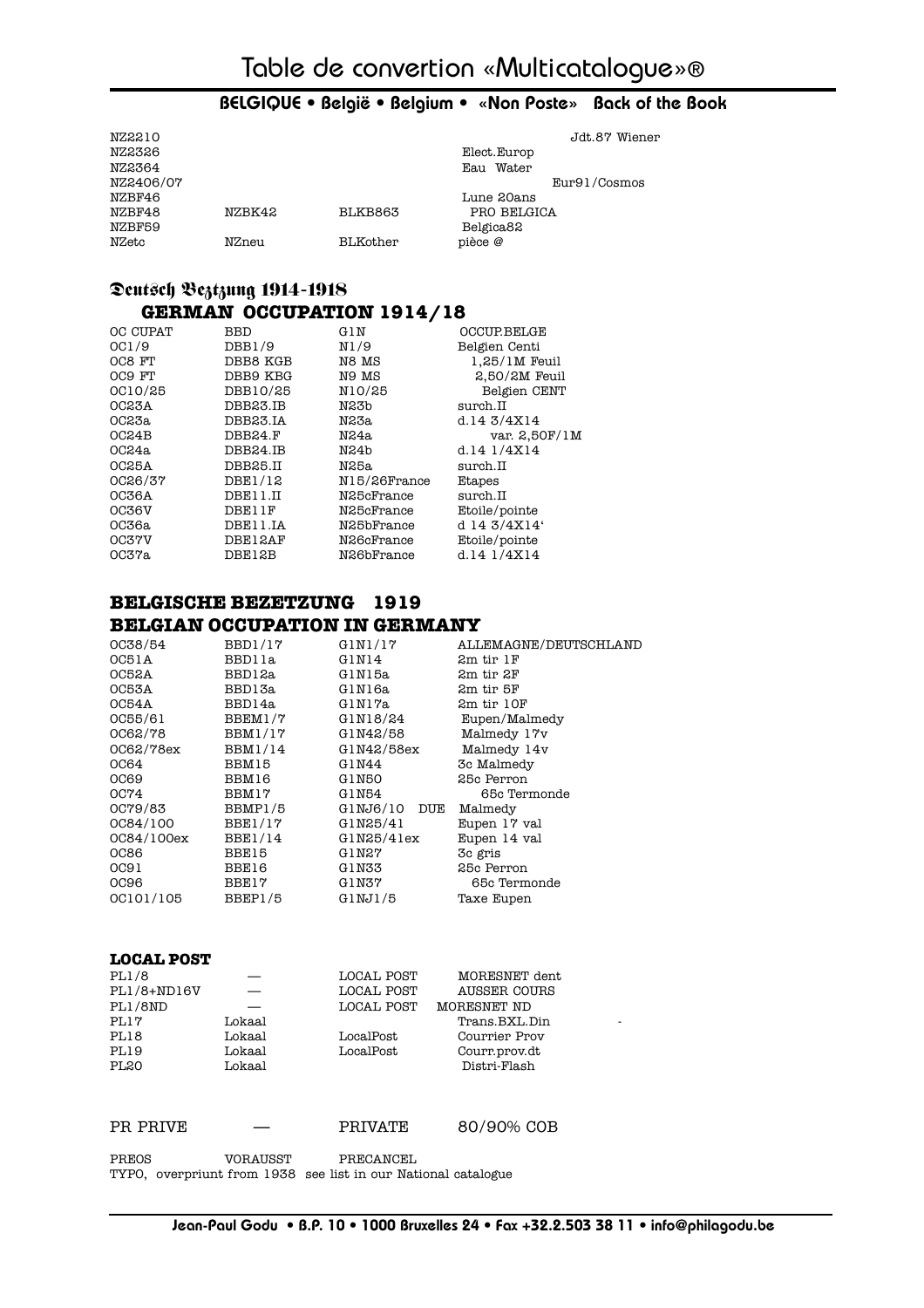| <b>PUBLICITE</b> |                              | <b>ADVERTISING LABEL</b> |                                                                  |  |  |
|------------------|------------------------------|--------------------------|------------------------------------------------------------------|--|--|
| PUB1171          |                              |                          | 149V(sf121/42                                                    |  |  |
| PUB143/171       |                              |                          | 29val                                                            |  |  |
| PUB143/171F      |                              |                          | feuille150v                                                      |  |  |
| PUB200           |                              |                          | +Lion horiz                                                      |  |  |
| PUB201           |                              |                          | +lion dessus                                                     |  |  |
| PUBS             | Zusamm.DK                    |                          | PUB stamps                                                       |  |  |
|                  |                              | ON REQUEST               |                                                                  |  |  |
|                  | SINGLES AVAILABLE FOR TOPICS |                          |                                                                  |  |  |
| <b>ROULEAU</b>   | <b>ROL</b>                   | <b>COIL</b>              |                                                                  |  |  |
| Rl               | R974                         | R452coil                 | 2 Frouge bande de 6<br>R.R.R.                                    |  |  |
| R2               | R973ohNr                     | R451coil1rst             | 1F50 bande 6                                                     |  |  |
| R3               | R973nr                       | R451 coil                | 2F50blc.B6                                                       |  |  |
| R4               | R1127x                       | R455coil                 | 3Fblanc                                                          |  |  |
| R5               | R1127x                       | R455coil                 | 3F blanc 6ex                                                     |  |  |
| R7               | R1177XI                      | R431coil                 | 1F avec no                                                       |  |  |
| R8               | R1177XI                      | R451coil                 | 1Fbd5 N                                                          |  |  |
| R9               | R1177XI                      | R431coilSht              | 1F b.6 ss no                                                     |  |  |
| R10              | R1177XI                      |                          | 1Fbd7 ss.no<br>14750                                             |  |  |
| R12              | R1233                        | R429coilSht              | 50c bde6                                                         |  |  |
| R13              | R1233                        | R429coilSht              | 50bandel2ex                                                      |  |  |
| R14              | R1233                        | R429coil                 | 50c bandel 3ex                                                   |  |  |
| R17              | R1436W                       | R430 White<br>R430coil   | 60cBLANC.B6<br>60c PH b de 6                                     |  |  |
| R20<br>R24       | R1436y<br>R1127y             | R455PHcoil               | 3FPH B5+ no                                                      |  |  |
| R31              | R1075y                       | R454PHcoil               | 2F50 B5+no                                                       |  |  |
| R33              | R1128y                       | R456PHcoil               | 3F50 B5+no                                                       |  |  |
| R34              | R1127                        | R456coil                 | 3F50 b.6 ssno                                                    |  |  |
| R35              | R1127                        | R456PHcoil               | 3F50 bande 6                                                     |  |  |
| R38              | R1126                        | R453coil                 | 2F B5+ no                                                        |  |  |
| R39              | R1126                        | R453coil                 | 2F bande 6                                                       |  |  |
| R42              | R1712                        | R470coil                 | 4F50 avec no                                                     |  |  |
| R43              | R1712                        | R470coil                 | 4F50 bande 6                                                     |  |  |
| R46              | R1697nr                      | R753coilnr               | 4F B.5+No.                                                       |  |  |
| R48              | R1697(12)                    | R753csh                  | 4F b.12 ext                                                      |  |  |
| R50              | Rtype atn                    | RKing.A259               | 5F b.5 No                                                        |  |  |
| R55              |                              |                          | 6,50 B ss.N                                                      |  |  |
| R56              |                              |                          | 6,50 bl2 ssN                                                     |  |  |
| R58              |                              |                          | 6,50 b5+N                                                        |  |  |
| R59<br>R60       |                              |                          | 6,50 POLY bande de 6 ss N strip of 6 without #<br>6,50POLY bl2ss |  |  |
| R62              |                              |                          | 6F b5 No                                                         |  |  |
| R63              |                              |                          | 6F b6 ssN                                                        |  |  |
| R64              |                              |                          | 6F bl2 ssN                                                       |  |  |
| R66              |                              |                          | 8F b5 No                                                         |  |  |
| R67              |                              |                          | 8F b6 ssN                                                        |  |  |
| <b>R68</b>       |                              |                          | 8F bl2 ssN                                                       |  |  |
| R70              |                              |                          | 9F b5 No                                                         |  |  |
| R71              |                              |                          | 9F b ssN                                                         |  |  |
| R72              |                              |                          | 9F bl2ssN                                                        |  |  |
| R74              |                              |                          | 7,50 b5 N                                                        |  |  |
| <b>R75</b>       |                              |                          | 7,50 b6ssN                                                       |  |  |
| R76              |                              |                          | 7,50 b12ssN                                                      |  |  |
| R78              | R?                           |                          | 10F B5.No                                                        |  |  |
| R79              | R?                           |                          | 10F B6.ss No                                                     |  |  |
| R80              | R?                           |                          | 10F B12 ss.No                                                    |  |  |

Ces rouleaux ne sont plus fabriqués depuis le début des 80' Actueloement sont produit des rouleaux de timbres auto-colllants très appréciés par une partie du public. Vendus en petites boîte de 100 (motif Fleurs) They are discard since the 80' Today a lot a people appreciate the coils of 100 of self-sticking stamps (flowers)

| <b>RECU TÉLÉGRAPHIQUE</b> |           |                    |        |  |
|---------------------------|-----------|--------------------|--------|--|
| RT1                       | TG18ohneA | SANS SOUCHE 2100   |        |  |
| RT1TBI                    | TG18K     | TETEBECHE          | - 9950 |  |
| RTla                      | TG18mit A | 10c noir recu 4800 |        |  |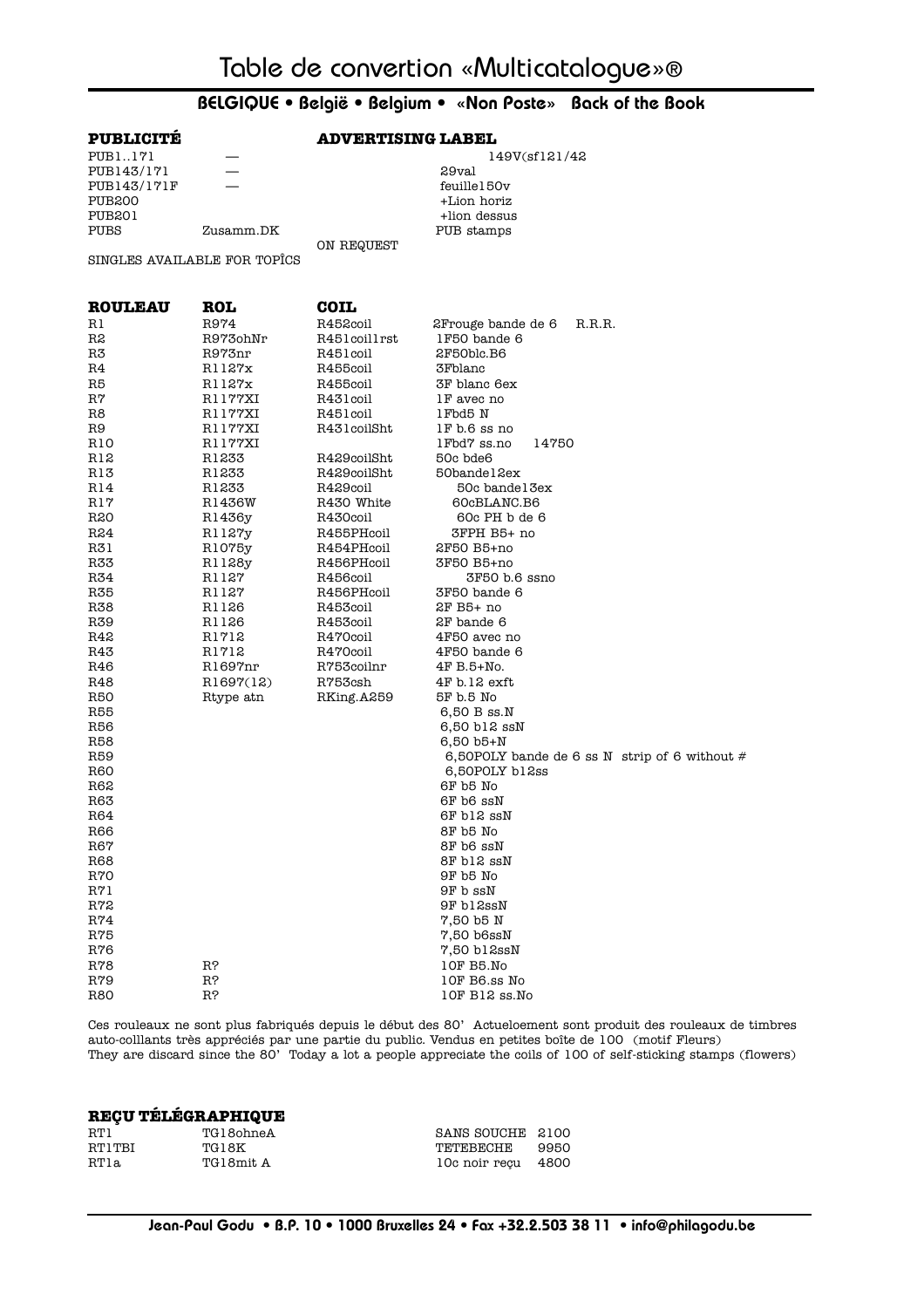| <b>SERVICE</b>      | <b>DIENST</b>   | <b>OFFICIAL</b>    |                         |
|---------------------|-----------------|--------------------|-------------------------|
| S1/6                | $D1/5+15$       | 01/6               | Houyoux                 |
| S7/15               | D6/14           | 07/15              | Lions                   |
| S16/18              | D16/18          | 016/18             | 1932 3val               |
| S19                 | D19             | 019                | 70c Léopold             |
| 820/25              | D20/25          | 020/25             | Petits Sceaux           |
| S <sub>26</sub> /31 | D26/31          | 026/30+32          | «B» ovale               |
| S30                 | D31             | 030                | 1F Léopold Pt           |
| S32/34              | D32/34          | 033/35             | Roue ailée              |
| <b>S35</b>          | D35             | 031                | 2F25 1944               |
| S36/41              | D36/41          | 036/41             | 1946 sceaux             |
| S42/46              | D42/46          | 042/46             | Exportations            |
| S47/56A             | D47/55+63+65    | 047/55+66+68       | Chiffres                |
| S52                 | D63             | 051A               | 60c                     |
| S56A                | S65             | 068                | 2F50 Chiffre            |
| S56AP               | D65zy           | 068a               | 2F50 ch poly            |
| S56ATy              | D65T            | 068b               | 2F50 gom bleue          |
| S56B                | <b>D55C</b>     | 068                | 1F '16 DENTS'           |
| S57/63              | D56/62+64       | 056/63             | Baudouin                |
| S58                 | D57             | 057                | 2F carmin               |
| S59a                | S62             | 058a               | 2Fvert bronze           |
| <b>S60</b>          | D <sub>58</sub> | 059                | 2F50 Brun               |
| S60b                | D58II           | 059 Redraw         | 2F50 reimp70            |
| S64/67              | D66/69          | 071/74             | Elström                 |
| S64a                | D68x            | 071 Ord Pap        | 3F50 Blanc              |
| S66P                | D66zy           | 073a               | 7F poly                 |
| <b>S67P</b>         | D67zy           | 074a               | 15F poly                |
| S68/71              | D70/73          | 075+76+78+83       | Elström                 |
| S70P                | D72zy           | 078a               | 5F poly                 |
| S71P                | D73zy           | 083a               | 10F poly                |
| <b>S72</b>          | D74             | 066                | 1 F 50                  |
| 873/75              | D75/77          | 077+80+84          | 4F506F50 25F            |
| S76                 | D78             | 095                | 4 F                     |
| S76TY1              | D78T            | 094a               | 4Fgom.Bleue             |
| 877/79              | D79/81          | 079+81+85          | <b>6F 8F 30F</b>        |
| S80                 | D82             | 096                | 5 F vert                |
| S81                 | D83             | 082                | 9 F Elström             |
| S82/84              | D84/86          | 087+92+94          | Chiffres                |
| <b>TAXE</b>         | <b>PORTO</b>    | <b>DUES STAMPS</b> |                         |
| Tl                  | P1              | J1                 | 10c vert<br>320         |
| T2                  | P2              | J2                 | épais/dik<br>4975       |
| T2A                 | P2              | J2                 | 3375<br>20c outremer    |
| T3/11               | P3/11           | J3/11              | 1895 9Val               |
| T12/16              | P12/16          | J12/16             | Tir. London             |
| T12A/16A<br>T17/25  | P12/16+ORTSN    | J12/16 CITY        | CITY NAME<br>cachet «T» |
| T26/31              | P17/21          | J17/21             | Sept1919 stan           |
| T32/48              | P22/38          | J22/34             | Chiffres 1922           |
| T49/55A             | P39/45(14)      | J40/45+3           | Libération 14           |
| T56/65              | P46/55          | J39A.B+54/61       | 1946/49 10v             |
| T66/71P             | P56/60zx        | J62a/67a           | Poly 6 val              |
| T66/72              | P56/62          | J62/68             | 1966 Gd chiff           |
| T66/72GB            | P56/60+62bg     | J62b/68b           | G.bleue 7 val           |
| T73/83              | P63/73          | J69/79             | G. grise 11v            |
| T74/83P             | P63/65+66/70z   | J69a/79aEX         | Polyvalent 7v           |
| T75/83E             | P64/5+67/70ze   | $J70b++$           | Epacar 6 val            |
| T81P                |                 | J76                | 9F polyvalent           |
|                     |                 |                    |                         |

#### **TB.TÊTÊ-BÊCHE KZ TÊTE-BÊCHE sur demande ON REQUEST**

| TB1/22    | K1/22     | TB 22 val  | série 22 val |
|-----------|-----------|------------|--------------|
| TBIN1/22  | ZK1/22    | Interp22v  | 22 Interpann |
| TBIN23/31 | ZK1682/90 | TB.B883/91 | Belgica72 TB |